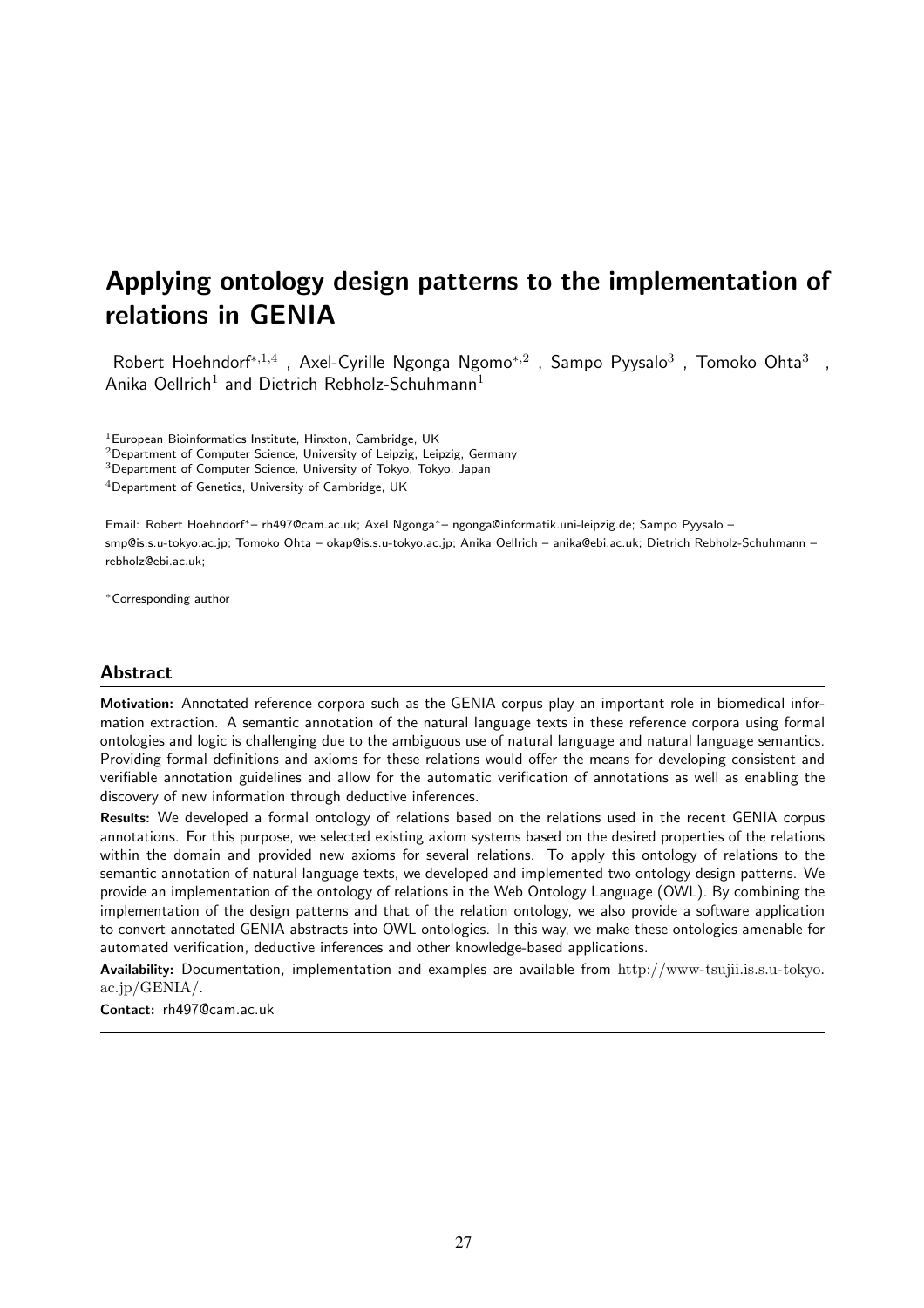# 1 Background

The goal of Information Extraction (IE) is to recognize specific pieces of information in natural language texts and to represent them in a structured form that comprises meaningful associations of relevant entities. For this reason, IE approaches typically involve Named Entity Recognition (NER) where mentions of specific types of "real-world" entities, such as people or places, are detected in text. To facilitate reliable biomedical IE, considerable efforts have been made with regard to the development of specialized NER methods for key domain entities, focusing in particular on the recognition of gene and gene product (GGP) mentions (1; 2; 3). As GGP mentions can further be normalized to identify specific entries in databases such as UniProt, they provide a connection to entities relevant to biomolecular research and thus a solid basis for domain IE. However, in contrast to the well-defined meaning of the basic entities, the semantics of their associations are often only informally defined.

In biomedical IE, extracted information is frequently represented simply as untyped pairs of entities representing, for instance, protein-protein or gene-disease associations (4). However, even resources identifying protein-protein interactions as entity pairs diverge considerably in their actual annotations (5), leading to restrictions ranging from usability to interpretability of both the annotations and IE results. In response to the limitations of such representations, there has recently been increased interest in richer representations of extracted information (6) and a number of corpora have been published that annotate associations between entities by using fine-grained types drawn from ontologies (7; 8). Yet, no definition or axiomatization of these relations has been proposed so far. Definitions and axioms are necessary to make the meaning of the relations explicit, and to provide the means for developing consistent and verifiable annotation guidelines allowing for the automatic detection of inconsistent annotations, and enabling the discovery of new information through deductive inferences. Here, our aim is to define such relations and axioms for fundamental relations such as part-of connecting GGPs to referents of non-specific domain terms such as promoter region. Annotations to these fundamental relations to have been introduced recently (9; 10) to the widely used GENIA corpus (11).

Providing formal definitions and axioms for these relations is challenging because the annotations are based on the use of the relations in text, where it is generally not possible to enforce a common understanding of terms. We present a formal characterization of the relations used in GENIA annotation based on two ontology design patterns. These patterns are not restricted to GENIA and can be applied in a wide number of domains, in particular in ontology- and knowledge-based applications using the categories of biological sequences, DNA, RNA or proteins. We implement the developed formalisms in OWL and provide a conversion software to represent GENIA annotations in OWL.

# 1.1 The GENIA corpus

The GENIA corpus consists of 2,000 PubMed abstracts annotated manually by biomedical domain experts as a resource for the development and evaluation of domain information extraction (IE) methods. GENIA is one of the most widely used corpora for biomedical IE and has served as the basis for two shared tasks on named entity recognition (1) and event extraction (6). The corpus annotation includes markup that identifies occurrences of domain terms and named entities as well as statements of events and relations involving them (8; 9; 11; 12).

## 1.2 Formal ontology

An ontology is the formal specification of a conceptualization of a domain (13). A conceptualization is a system of categories accounting for a particular view on the world (14). Ontologies are used to specify the meaning of terms within a vocabulary. A basic ontological distinction is made between classes and individuals (or particulars). A class is an entity that can be predicated of other entities and that can have instances. The **instance-of** relation links instances to the class of which they are an instance. Some instances may be classes themselves and have further instances. An individual is an entity that cannot be further instantiated (15).

For the purpose of formalizing the relations used in the GENIA corpus, we make use of several biomedical domain ontologies: the Information Artifact Ontology<sup>1</sup> (IAO), the Sequence Ontology (SO) (16), the Ontology of Biomedical Investigations (OBI) (17), the Gene Ontology (GO) (18) and the GENIA term ontology (11).

<sup>1</sup>http://code.google.com/p/information-artifact-ontology/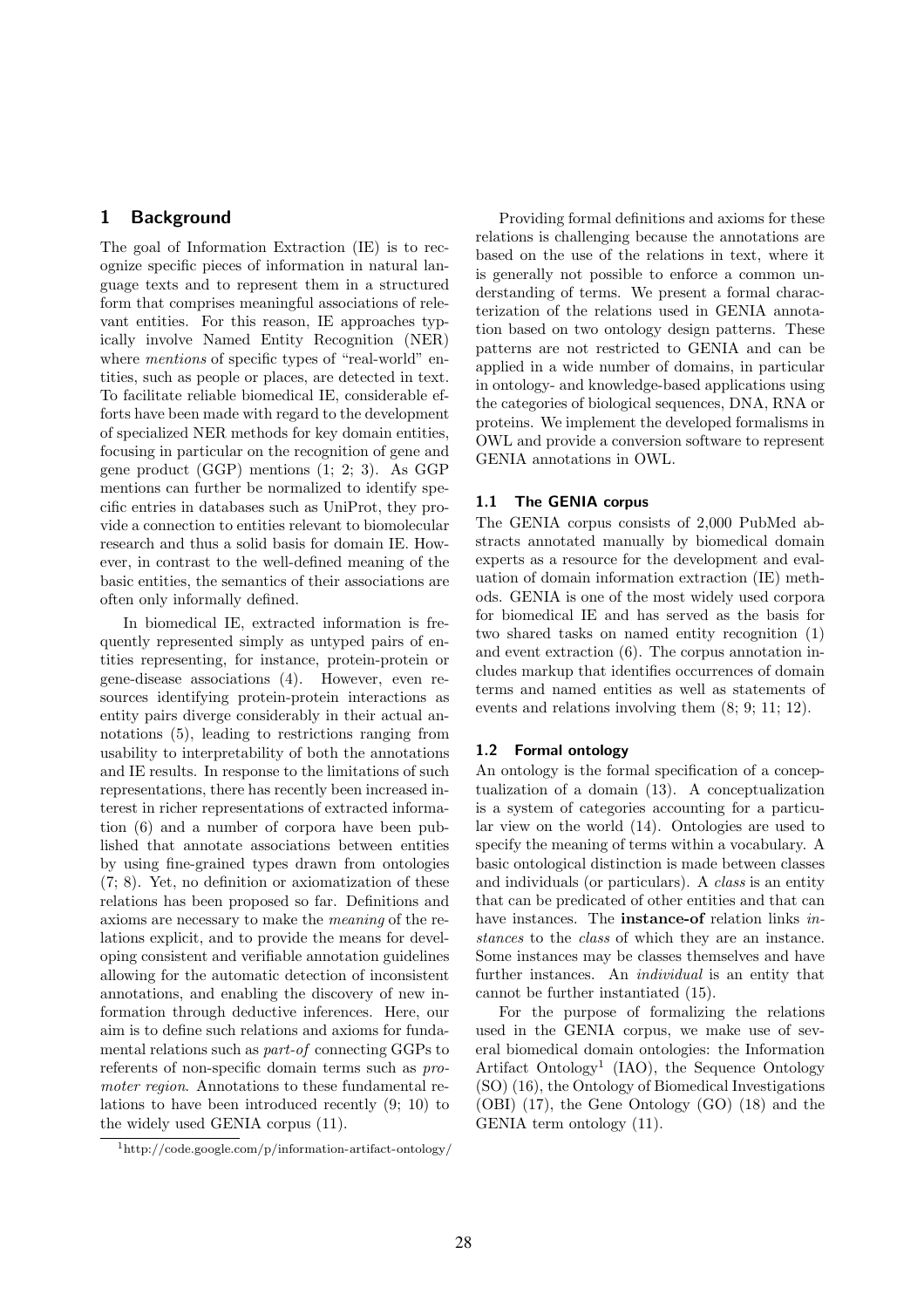## 1.3 Preliminaries of GENIA corpus annotation

The first question we have to answer before we can formalize relations used in corpus annotation is what kind of entities are connected through these relations. Our first observation is that relations in corpus annotations are usually asserted between names and other biomedical domain terms, i.e., between strings that are identified as referring to some kind of entity. For the purpose of this work, we assume that these names denote one entity that can be either a class or an individual.

In some cases, there is ambiguity in determining the referent of a name or domain term, i.e., certain terms may not refer to identical entities, yet their referents are regarded as indistinguishable within the context of a task such as the annotation or recognition of named entities. Regarding certain referents as indistinguishable can improve the automatic extraction of relations and entities. The indistinguishability assumption also allows the definition of generic relations that hold between disjoint categories. Through these means, the effort to create annotation can be reduced, while the applicability of the relations in different tasks and the feasibility of automatic extraction can be maximized. Within GENIA annotations (12), and the NER systems based on it, genes and gene products are not distinguished. Therefore, a basic precursor for our work is an equivalence relation which states that, within the context of a named entity annotation task, two classes are considered to be indistinguishable.

# 2 Results

#### 2.1 Equivalence

Names or terms referring to either a class of genes, DNA, proteins, RNAs and their splice variants, gene products, arbitrary transcripts or similar are considered to be equivalent within the context of the GE-NIA relation annotations. These classes are called genes/gene products (GGPs). For example, CD19, CD19 protein and CD19 gene may be considered to be equivalent and represent a single GGP.

To provide a decidable implementation of our formalization, and to facilitate automated queries, verification and inferences, we provide a definition of GGP-equivalence in OWL. We define a class  $G_C$ based on a class  $C$ , which is assumed to be a subclass of DNA, and entities derived from C through chains of transcription and translation relations between in-

dividuals. The classes Protein, DNA and RNA are those used in the GENIA term ontology.

$$
C \sqcup (RNA \sqcap \exists transcribedFrom.C) \sqcup
$$
  
\n
$$
(Protein \sqcap \exists (translatedFrom \qquad (1)
$$
  
\n
$$
transcribedFrom).C) \sqsubseteq G_C
$$

Such a formalization has the benefit of connecting the different kinds of GGPs through formal relations that can be exploited by an automated reasoner.

For example, the name "CD19 protein" refers to a class of proteins, and instances of this class stand in a translated-from relation to instances of a class of RNA which may be referred to as "CD19 RNA". Instances of this class of RNA stand in a transcribedfrom relation to instances of a class of DNA which may be referred to as "CD19 gene". Thus, according to our definition, all three classes are subclasses of the GGP class  $G_{CD19}$ .

#### 2.2 Subclass

The class-subclass relation is used to annotate the relation between terms or names in the GENIA corpus where one term refers to a more general class than the other term. For example, this relation holds between the names "CD19 human" (denoting the class CD19 human) and "CD19" (denoting a class that is indistinguishable from the class  $CD19$  (GGP)). We base the definition of the class-subclass relation upon the ontological *is-a* relation  $(19)$ : the classes C and  $D$  stand in the *is-a* relation, if and only if, every instance of C is also an instance of D.

For example, the referent of the name "human CD19 gene" (the class CD19 human gene) stands in the is-a relation to the referent of the name "CD19" (the GGP class CD19 (GGP)), because all instances of CD19 human gene are also instances of CD19  $(GGP)$ .

## 2.3 Mereological relations

The largest group of relations in the relationship annotations of the GENIA corpus refers to mereological relations, i.e., relations between parts and their wholes. Three kinds of parthood relations are distinguished within GENIA:

- relations between a whole and its components, for example between the classes CD19 promoter and CD19,
- relations between a collection and its members, as between Hox gene family and HOXA1,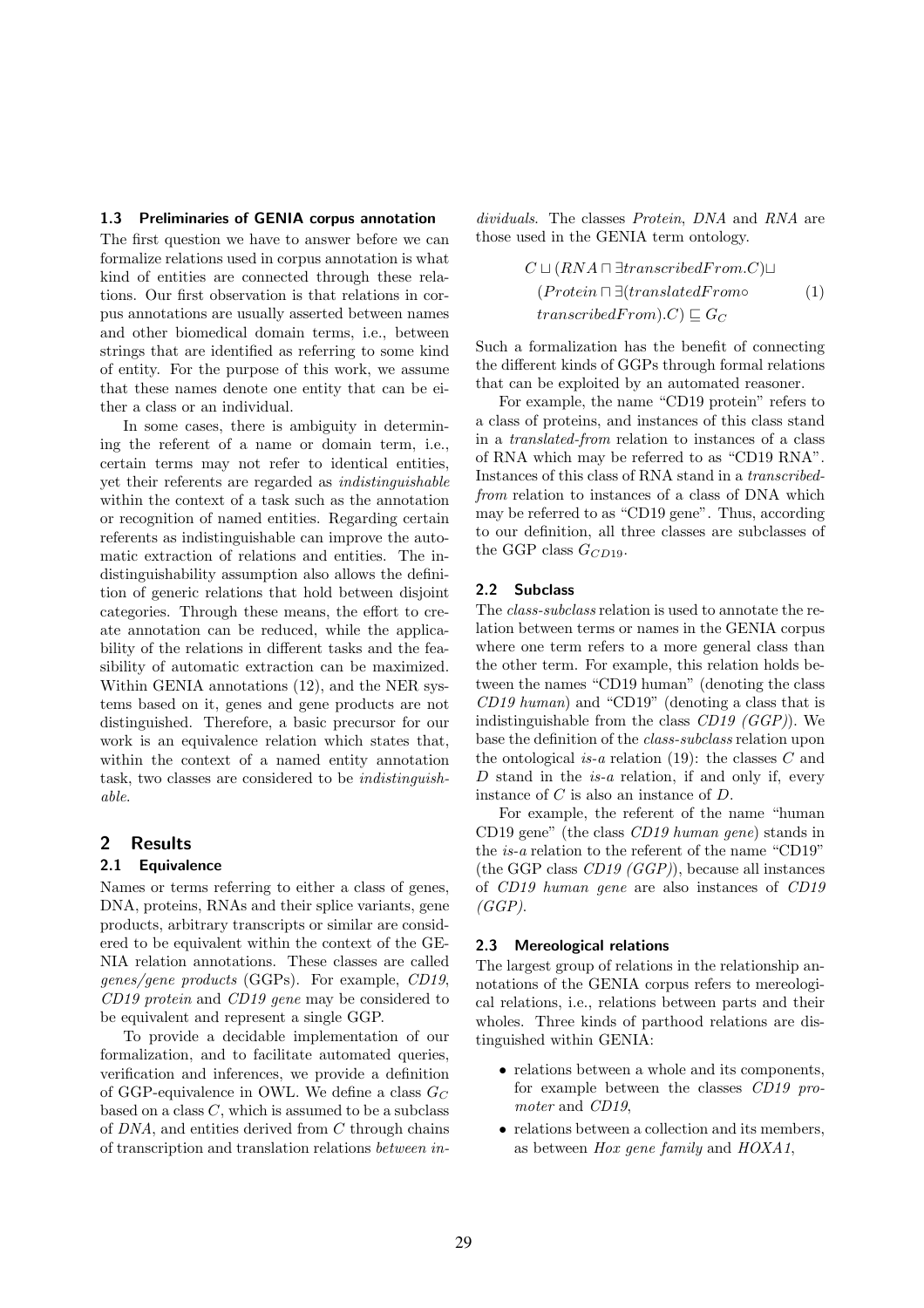• the relation between an entity and the location at which this entity exists, such as CD19 which is located at CD19 locus.

Substantial work has already been undertaken with regard to mereological relations and their representation in OWL and biomedical ontologies (20; 21; 22). In particular, the relation  $CC$ -part-of<sup>2</sup>, as a relation between classes, must be defined in terms of another relation II-part-of, which is a relation between individuals (20; 23). For example, CC-part-of can be defined as

$$
C \sqsubseteq \exists partOf.D
$$
 (2)

Although such a definition is valid for many of the parthood relations asserted between classes in biological ontologies, it is an inadequate schema for parthood relations which have a GGP class as argument, because the GGP class is "too general".

However, as a GGP class has several GGPequivalent subclasses, the CC-has-part and CC-partof relations may be valid for one of these classes but not for the others. For example, assuming the definition of CC-has-part above, asserting a CC-haspart relation between the GGP class CD19 (GGP) and CD19 promoter would be incorrect, because the GGP class will also include the CD19 protein class, which has no promoter as part (in virtue of being a class of proteins). Similarly, although it would be correct to assert that CD19 promoter CC-part-of CD19, it would be incorrect to say that CD19 CC-part-of CD19/CD21/CD81/Leu-13 complex. If the two statements above would hold, we could infer that CD19 promoter is CC-part-of the CD19/CD21/CD81/Leu-13 complex, which is incorrect because protein complexes have no promoters as part.

Consequently, we use the following alternative definition for the GGP-subclass-has-part relation (where the argument  $G_C$  refers to a GGP class, and  $X$  to an arbitrary class):

$$
GGP-subclass-has-part(G_C, X) \iff
$$
  
\n
$$
(G_C \sqcap DNA \sqsubseteq \exists \text{II-hasPart}.X) \text{ or }
$$
  
\n
$$
(G_C \sqcap RNA \sqsubseteq \exists \text{II-hasPart}.X) \text{ or }
$$
  
\n
$$
(G_C \sqcap Protein \sqsubseteq \exists \text{II-hasPart}.X)
$$
\n(3)

In the OWL syntax, a disjunction of subclass axioms is not permitted. Consequently, we have to reformulate the right side of the definition by using a single subclass axiom (where ⊥ refers to the OWL class owl:Nothing) and derive the equivalent definition:

$$
GGP-subclass-has-part(G_C, X) \iff
$$
  
\n
$$
(G_C \sqcap DNA \sqcap \neg \exists \text{II-has-part.} X) \sqcup
$$
  
\n
$$
(G_C \sqcap RNA \sqcap \neg \exists \text{II-has-part.} X) \sqcup
$$
  
\n
$$
(G_C \sqcap Protein \sqcap \neg \exists \text{II-has-part.} X) \sqsubseteq \bot
$$
\n
$$
(4)
$$

Intuitively, this definition states that if the GGP class  $G_C$  stands in the *GGP-subclass-has-part* relation to the class  $X$ , then either the DNA, RNA or Protein subclass of  $G_C$  must stand in a  $CC$ -has-part relation to  $X$ . Using this pattern, we are further able to define the relation GGP-subclass-part-of by replacing II-has-part with II-part-of in definition 4.

II-part-of is a primitive relation and we assert axioms that hold for it. II-part-of is reflexive, transitive and antisymmetric. We define II-proper-part-of:

$$
II\text{-}proper\text{-}part\text{-}of(x,y) \iff II\text{-}part\text{-}of(x,y) \land \neg x = y \tag{5}
$$

It is the II-proper-part-of relation which will provide the basis for the mereological relations within the GENIA, because identical (or co-extensional) classes are not annotated as standing in a parthood relation.

Parthood relations that are not based upon location are further distinguished into two kinds in the GENIA relation annotation: a relation between components and the objects of which they are components, and membership in collections. We assume that the component-object relation (between individuals) II-oc-part-of is similar to the relation of determinate parthood (21) in that it is reflexive, transitive, antisymmetric and satisfies the strong supplementation principle (22). Assuming these axioms for II-oc-part-of provides compatibility with the SO, which also assumes the axioms of extensional mereology for the entities classified by it (16).

The member-component relation, on the other hand, is a relation between entities of different kinds and is neither reflexive nor antisymmetric (21; 24). The *II-member-of* relation is a sub-relation of the II-proper-part-of relation and is non-reflexive, asymmetric and non-transitive (24). II-member-of is not the same relation as the member-of relation in the SO; in the SO, *member-of* is transitive, while II-

<sup>&</sup>lt;sup>2</sup>We generally prefix relations between two classes with  $CC$ -, and relations that hold between two individuals with  $II$ -. The CC- type relations are not available in OWL but are defined using complex description logics statements and converted to OWL using the software tool we provide.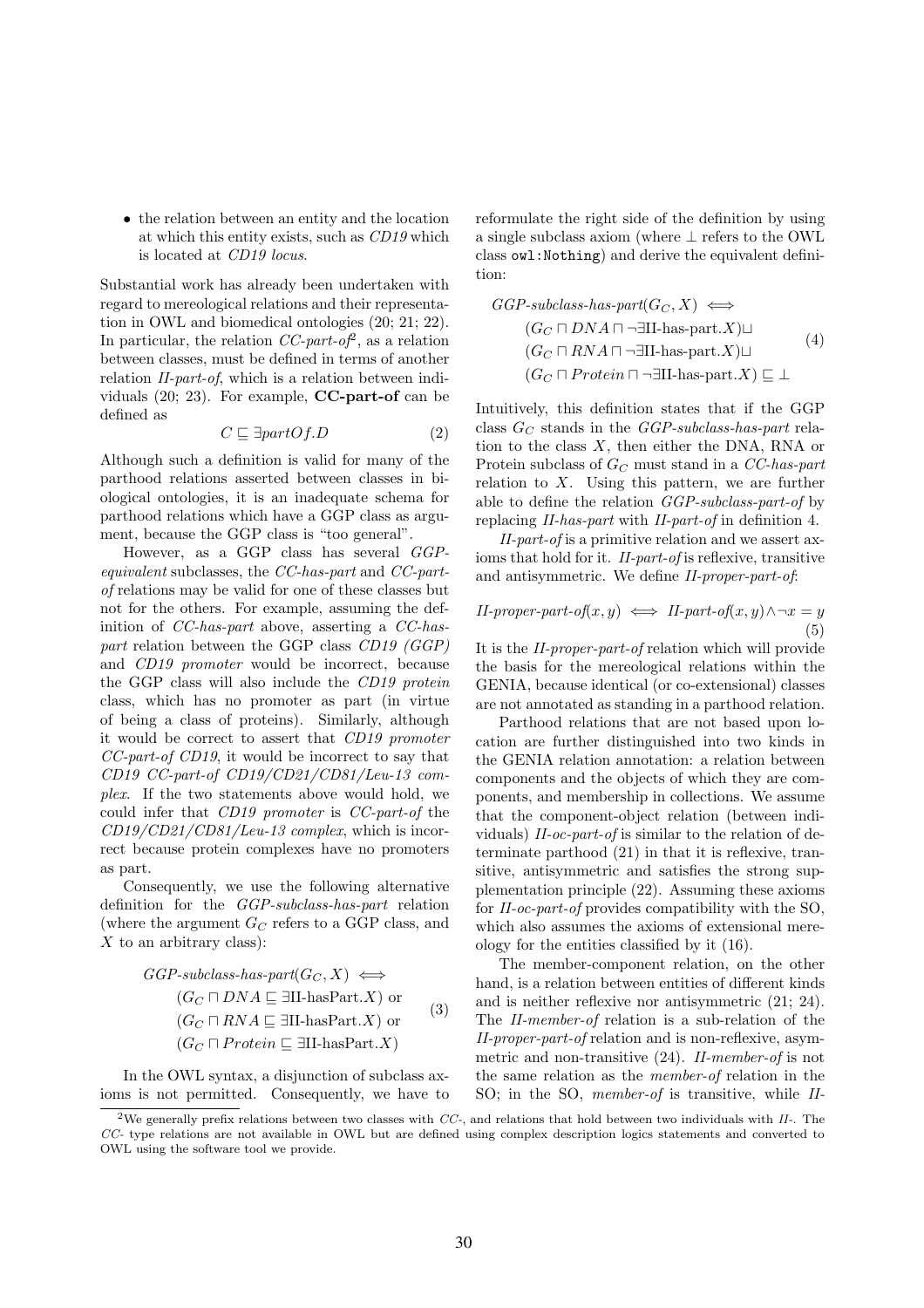member-of is non-transitive. The relation GGPsubclass-member-of holds between a GGP class and a collection, such that for one of the subclasses of the GGP class, all instances are a member of some instance of the collection. Therefore, the same pattern as in definition 4 applies for the definition of GGP-member-of.

For example, the Lck (GGP) class stands in the GGP-member-of relation to the protein family Src family, because there is a subclass of Lck  $(GGP)$ , i.e., Lck protein, such that all instances of this subclass (Lck protein) stand in an II-member-of relation to some instances of Src  $family^3$ .

The third parthood relation used in the GENIA corpus annotations is GGP-subclass-region-of, which we define by using the primitive *II-region-of* relation. In the GENIA relation annotations, GGP-subclassregion-of is used to relate a GGP class to a genomic location. We introduce GGP-subclass-region-of to relate the GGP class to the class of loci. The region is a place where all instances of one subclass of the GGP class are located. As for the definition of GGP-subclass-has-part, GGP-subclass-part-of and GGP-subclass-member-of, we assume that there is a subclass of the GGP class for which all instances are located in some instance of the locus, and we use the same pattern as in formula 4.

Next we define the interactions of II-region-of with *II-part-of.* We want to be able to infer that if the individual x is part of y, and y is located at z, then  $x$  is located at  $z$ . Furthermore, if the individual x is located at y and y is a part of z, then we infer that  $x$  is located at  $z$ .

$$
II-part\text{-}of \circ II\text{-}region\text{-}of \subseteq II\text{-}region\text{-}of \qquad (6)
$$

$$
II-region-of \circ II-part-of \subseteq II-region-of
$$
 (7)

#### 2.4 Objects and their variants

The second major group of GENIA corpus relations connects names of GGP classes to names of classes of their variants. Again, we formalize the relations that hold between the classes that are denoted by these names.

The GENIA annotations for GGP classes and their variants use six different relations to express the following relationships:

- GGPs to modified proteins, e.g., TR alpha 1  $(GGP)$  to 35S-TR alpha 1 (Protein),
- GGPs to protein isoforms, e.g.,  $ACTA1$  (Protein) to  $G$ -Actin  $(GGP)$ ,
- GGPs to mutants, e.g., TNFRI (GGP) to dominant-negative mutant TNFRI (Protein),
- GGPs to recombinants, e.g.,  $Oct-2$  (GGP) to Oct-2 expression vector (DNA),
- GGPs to precursors, e.g.,  $IL-16$  (GGP) to pro-IL-16 (Protein),
- GGPs to experimental material, in particular to antisense elements, e.g.,  $GATA-3$  ( $GGP$ ) to antisense GATA-3 RNA (RNA).

We will call the basic relation between a GGP and its variant GGP-has-variant. There is a general schema involved in the sub-relations of GGP-hasvariant that we exploit in its definition: whenever  $GGP\text{-}has\text{-}variant(G_C, D)$ , then every instance of D is a variation of some instance of  $G_C$ . Although it is possible to identify a more specific subclass of  $G_C$ in some cases, this is not true for all sub-relations of  $GGP$ -has-variant. We define the relation  $G_C$  GGPhas-variant D by using the relation II-has-variant, which is a relation between individuals:

$$
D \sqsubseteq \exists II\text{-}has\text{-}variant.G_C \tag{8}
$$

Again, we provide basic axioms for the II-hasvariant relation. Our first observation is that variance is reflexive, i.e., everything (every molecule) is a variant of itself. Furthermore, variance is symmetric, i.e., if  $x$  is a variant of  $y$ , then  $y$  is a variant of  $x$ . Whether II-has-variant is transitive is more difficult to ascertain. While it seems to be the case that, if x is a variant of y and y a variant of z, then x is a variant of  $z$ , this principle may fail if the distance between  $x$  and  $z$  increases, i.e., more intermediate variants are introduced. Consequently, we do not assume that II-has-variant is transitive.

To formalize a sub-relation of II-has-variant, e.g., II-has-isoform, we note domain and range of the relation as well as basic axioms. In the definition of the GGP relation, we must carefully consider whether the relation holds between all instances of the GGP class, or only one of its subclasses. For example, the

<sup>&</sup>lt;sup>3</sup>We do not provide a formal characterization of *protein family* here, but re-use the class from the GENIA term ontology. Arguably, protein families should not be classes but rather individual collections. If this approach is taken, protein family classes can be defined using nominals as having exactly one instance: the individual collection that constitutes the protein family.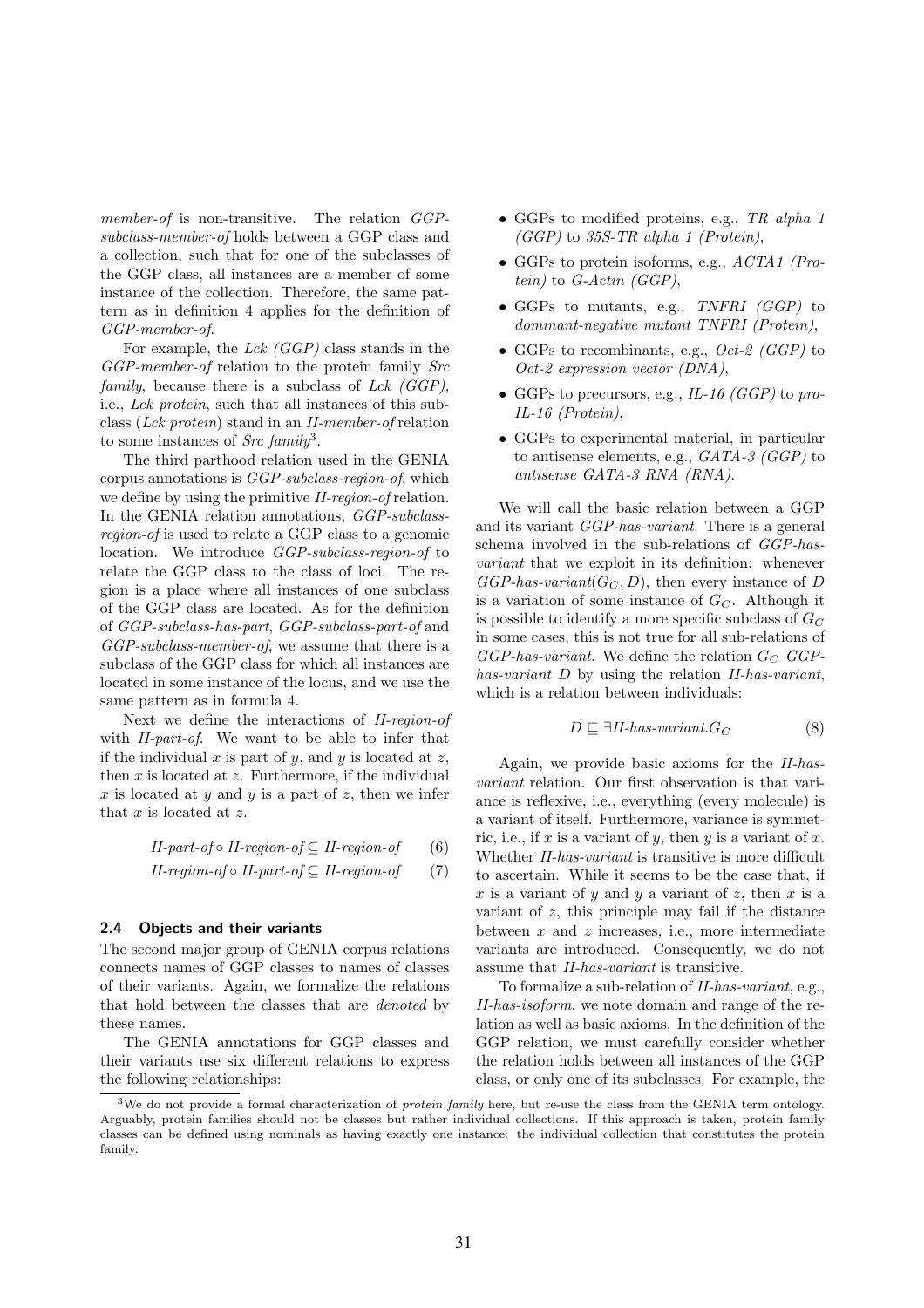definition of  $GGP$ -has-isoform between  $G_C$  and  $D$ is:

$$
G_C \sqsubseteq \exists II\text{-}has\text{-}isoform.D\sqcup
$$
  
\n
$$
\exists \text{translates-} into.\exists II\text{-}has\text{-}isoform.D\sqcup
$$
  
\n
$$
\exists \text{transcribes-} into.\exists \text{translates-} into.
$$
  
\n
$$
\exists II\text{-}has\text{-}isoform.D
$$
 (9)

The relations GGP-has-recombinant, GGPhas-precursor and GGP-has-modified-protein follow the same pattern.

II-has-mutant is a relation between an instance of a GGP class and a mutant of this instance. The relation II-has-mutant is irreflexive and symmetric, and consequently not transitive. The definition of  $G_C$  GGP-has-mutant D is as follows:

$$
G_C \sqsubseteq II\text{-}has-mutant.D \tag{10}
$$

II-has-experimental-material relates an instance of a GGP class to experimental material such as an antisense element. The formal characterization is subject to future work and requires integration with ontologies of experiments such as the Ontology of Biomedical Investigations (OBI) (17).

# 3 Implementation

We provide an implementation which consists of two parts. The first part covers the integration of the basic axioms of relations between individuals into an OWL ontology. It formalizes GENIA's relation ontology and provides the taxonomy of relations as illustrated in figure 1. To be applicable for automated inferences, we had to omit axioms pertaining to reflexivity or symmetry from the OWL ontology, as those are not permitted for non-primitive properties (25). The OWL ontology contains the hierarchy of relations and a single new OWL class, the class GGP. Furthermore, to provide the definitions of the relations, we also import the OWL versions of the Sequence Ontology (SO) (16) and the GENIA term ontology (26) so that we can refer to relations such as transcribes-into from the SO, and to classes such as DNA or Protein from the GENIA term ontology. The second part provides a conversion from the relations between names and terms that refer to classes in OWL. It is a prototypical conversion tool that translates annotated GENIA abstracts into an OWL file based on the definitions we provide for GENIA's relationship annotations.

| II-relation          |                                      | <b>Axioms</b> |
|----------------------|--------------------------------------|---------------|
| II-has-region        |                                      | IR, AS        |
| II-has-part          |                                      | R, T, Anti    |
|                      | II-has-oc-part                       | R, T, Anti    |
|                      | II-has-proper-oc-part                | IR, T, Anti   |
|                      | II-has-proper-part                   | IR, AS        |
|                      | II-has-member                        | IR, T, Anti   |
|                      | $\blacksquare$ II-has-proper-oc-part | IR, T, Anti   |
|                      | II-has-variant                       | R, S          |
|                      | II-has-isoform                       | T, S          |
|                      | II-has-modified-protein              | IR, AS        |
|                      | II-has-mutant                        | IR, $T, S$    |
|                      | → II-has-precursor                   | IR, T, AS     |
|                      | II-has-recombinant                   | IR, T, AS     |
|                      | II-part-of                           | R, T, Anti    |
|                      | II-oc-part-of                        | R, T, Anti    |
|                      | II-oc-proper-part-of                 | IR, T, Anti   |
|                      | II-proper-part-of                    | IR, AS        |
|                      | II-member-of                         | IR, T, Anti   |
| II-oc-proper-part-of |                                      | IR, T, Anti   |
|                      |                                      |               |

Figure 1: Axioms for the relations in the GENIA relation ontology. R stands for reflexivity, IR for irreflexivity, S for symmetry, T for transitivity, Anti for antisymmetry and AS for asymmetry.

The resulting OWL file is based on GENIA's relation ontology. The conversion tool implements the ontology design patterns we have developed to define relations that take a GGP class as an argument. The conversion tool and examples of converted abstracts can be found on the project website<sup>4</sup>.

# 4 Discussion

#### 4.1 Related work

The BioTop Ontology (27) is derived from the GE-NIA term ontology and provides definitions and axioms for the classes in the GENIA ontology. Additionally, this ontology includes several relations. Some of these relations overlap with those used in the GENIA relation annotation and in the relation ontology, in particular the mereological relations. Yet, BioTop includes mostly the generic definitions of mereological relations. Thus, BioTop's formalization of mereological relations cannot be used with respect to GGP, as their axioms do not always hold

<sup>4</sup>http://www-tsujii.is.s.u-tokyo.ac.jp/GENIA/home/wiki.cgi?page=Relation+annotation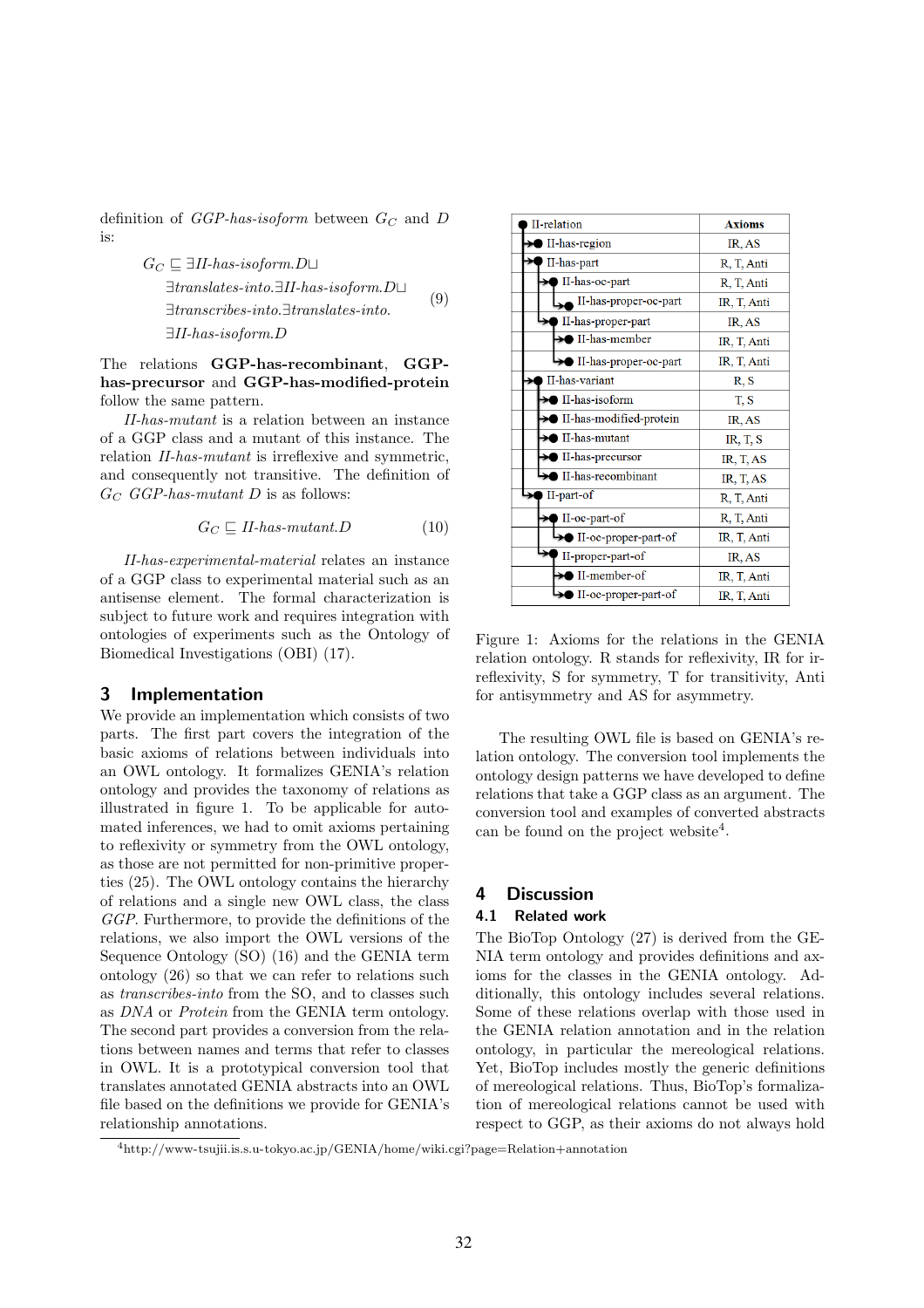for GGPs as shown earlier. Furthermore, the BioTop ontology does not include any of the variance relations. As BioTop provides a rich axiom system for the classes of the GENIA term ontology, we will aim at integrating the BioTop ontology with the relation ontology and the design patterns we provide in future work.

Another relevant ontology is the Gene Regulation Ontology (GRO) (28), which is an ontology for the domain of gene regulation. It provides axioms and definitions for the classes DNA, RNA and protein. Furthermore, it establishes relations between these classes. Therefore, it provides a means for a more detailed specification of GGP classes. GRO does not cover the relations formalized in this work. Rather, it could be allow to provide a more fine-grained definition of GGP classes if necessary.

#### 4.2 Applications in GENIA

There are several applications of formalized relations within the GENIA corpus:

- development of unambiguous annotator guidelines.
- verification of annotations.
- inference of hidden knowledge and
- abductive reasoning, inductive logic programming, rule learning.

Firstly, the development of clear annotator guidelines can be facilitated to increase interannotator consistency through the provision of less ambiguity. For this purpose, high expressivity is necessary to specify the meanings of relationship terms or other terms as precisely as possible. To proceed towards the goal of unambiguous, formal guidelines for corpus annotation, we used predicate logic for the formalization, and additionally associated our definitions and axioms with explanations in natural language.

Secondly, the axioms provide a means to verify annotations. Such a verification is made possible because axioms restrict the combinations of relations and may lead to contradictions which are sometimes automatically detectable. In particular, the OWL implementation of both the axioms and the ontology design patterns is amenable to automated reasoning and can be used to detect inconsistencies. Additionally, it is possible to draw inferences from the asserted knowledge automatically. These inferences can be used to verify whether or not erroneous annotations have been asserted by identifying undesired or false inferences. Moreover, automatic inferences can be used to infer hidden or new knowledge.

The conversion tool we provide converts annotated GENIA abstracts into an OWL ontology. This conversion is a form of ontology induction or ontology generation. The resulting ontologies – each covering a domain described within one abstract – can be used for abductive or inductive logic programming, rule learning or other knowledge-based machine learning techniques.

#### 4.3 Ontology design patterns

To provide definitions for the relations between classes that are used in the GENIA corpus, we developed two closely related ontology design patterns (29). They are particularly suited for applications in text mining where the exact referent of a term cannot always be reliably determined. However, the patterns could be useful in other domains and applications as well.

The first ontology design pattern is applicable when a class C with the subclasses  $D_1, ..., D_n$  stands in a relation  $CC-R$  to a class E such that every instance of at least one subclass of C stands in a relation  $II-R$  to some instance of E. This pattern is useful when one class cannot be entirely disambiguated, and a superclass is used in a relation statement instead. For example, GGP classes in GENIA are primarily introduced because it is not always possible – or reasonable – to disambiguate entirely whether a term refers to DNA, RNA or Protein classes. Instead, the GGP class is used in relation statements, and the GGP class unifies the classes of DNA, RNA and Protein. In many cases, the relation is only relevant for the instances of one of the subclasses, e.g. only the Proteins, such that some property or relation applies to every instance of this subclass but not to all the instances of the other subclasses.

The specialized pattern for a relation GGPsubclass-R is as follows:

$$
CC-R(G_C, X) \iff (G_C \sqcap DNA \sqcap \neg \exists \text{II-R}.X) \sqcup
$$
  

$$
(G_C \sqcap RNA \sqcap \neg \exists \text{II-R}.X) \sqcup
$$
  

$$
(G_C \sqcap Protein \sqcap \neg \exists \text{II-R}.X) \sqsubseteq \bot
$$
  
(11)

The pattern in formula 11 can be further generalized, as it still uses the classes DNA, RNA and Protein. In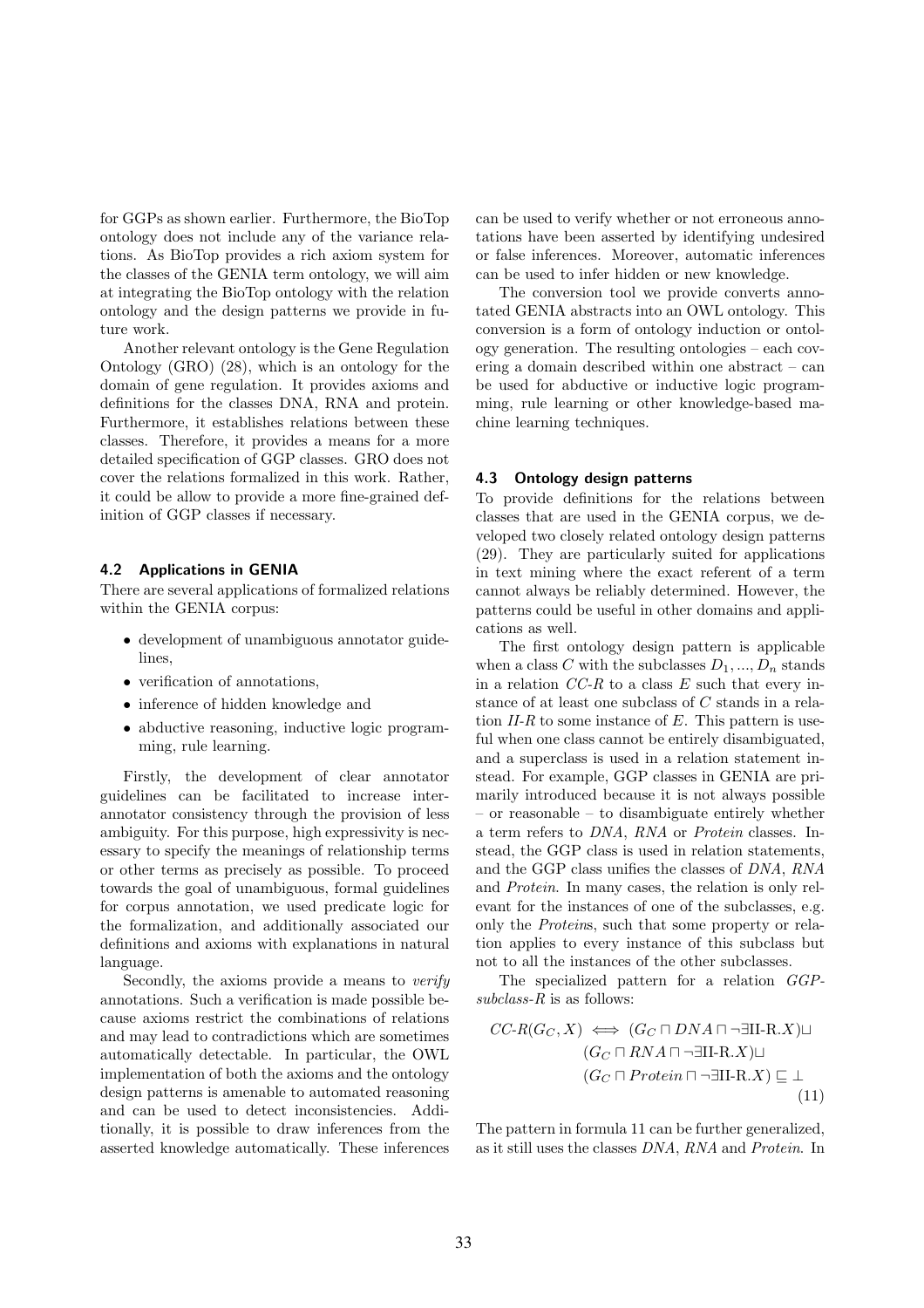terms of a class C with subclasses  $D_1, ..., D_n$  whose instances are standing in a relation  $II-R$  to some instance of  $E$ , the pattern is formulated as follows (where  $R$  is the relation between the two classes):

$$
R(C, E) \iff (C \sqcap D_1 \sqcap \neg \exists \text{II-R}.E) \sqcup ... \sqcup
$$
  

$$
(C \sqcap D_n \sqcap \neg \exists \text{II-R}.E) \sqsubseteq \bot
$$
 (12)

The second ontology design pattern is derived from the definitions of the has-variant relations. It is applicable when every instance of a GGP class is related by the relation II-S either to some instance  $x$  of a class  $D$ , or to some individual which stands in a combination of the relations  $T_1, ..., T_m$  to x. The general pattern is as follows:

$$
S(G_C, D) \iff G_C \sqsubseteq \exists II \text{-} S.D \sqcup \exists II \text{-} S \circ T_1.D \sqcup \dots \sqcup
$$
  

$$
\exists II \text{-} S \circ T_1 \circ \dots \circ T_m.D
$$
  
(13)

In general, it is possible to consider either an order defined on the relations  $T_1, ..., T_m$  or arbitrary permutations. Intuitively, the pattern is used to state that all instances of one general class (the GGP class in the case of GGP annotations) stand in a relation  $II-S$  to some instance of a class  $D$  or to any entity reachable by a chain (or permutation) of the relations  $T_1, ..., T_m$  from any instance of this class.

#### 4.4 Future research

Although the formalization of relationships used in the GENIA annotation is itself valuable to provide a means for automated inferences, verification and the development of annotation guidelines, formalized relations will be much more useful in combination with a formal characterization of events (8). Events include more dynamic entities such as the binding of a molecule to a binding site. In conjunction with the formalization of the relations, useful inferences can be drawn. For example, from the assertion that a class X binds Y which is a  $GGP-part-ofZ$ , we would be able to infer that  $X$  GGP-binds  $Y$ . However, a formalization of the GENIA event annotations and its interrelation are subject to future work. Furthermore, an extensive evaluation of the utility of the axioms and definitions for the verification of annotations and the inference of hidden knowledge is subject to future work. To support the detection of complex annotation inconsistencies in the evaluation, a formalization of the event annotations is required in addition to the relation annotations.

#### **Conclusions**

We present and discuss a formal ontology-based characterization of the relations used for annotating the GENIA corpus. The main challenge is the ambiguity of the terms upon which the relations we are interested in are based. These terms refer to one of several ontological classes, and the definitions of the relationships between two terms must reflect the fact that only one of these classes may stand in some relation to another class. To characterize these phenomena formally, we introduce the notion of a GGP class, which is an ontological class with subclasses whose names are not distinguished within a certain annotation task. In particular, the class is a common superclass for classes of DNA, RNA and proteins, and is intended to unify classes of genes and their products (GGP stands for "gene/gene product").

To define relations that hold between a GGP class and another class formally, we introduce two ontology design patterns. The ontology design patterns are general enough to be useful for other domains and applications besides text mining, although they are especially useful whenever it is not possible – or not feasible – to determine the exact class that stands in some relation to another class, and a more general class is chosen in a relation statement instead.

We implement the axioms and definitions as well as the ontology design patterns in a tool that converts GENIA abstracts into OWL ontologies. These OWL ontologies can be used subsequently to answer queries, verify annotations or provide a basis for knowledge-based machine learning techniques.

Formalizing the relations used in the relationship annotations of the GENIA corpus provides a powerful means to verify the annotations, to use them for knowledge-based machine learning techniques and inferences, and to establish and communicate unambiguous and precise annotation guidelines. However, the relations that are used in the GENIA annotations, and the axioms and definitions we provide for them, are applicable and useful beyond GENIA, and can be integrated in other ontology- or knowledgebased resources such as ontologies of biological sequences, RNA or proteins. Similarly, the ontology design patterns we developed are useful not only in defining the relations used in the GENIA corpus annotations, but have an impact on other efforts to annotate text corpora semantically, and can additionally be used for defining relations between ontological classes in general.